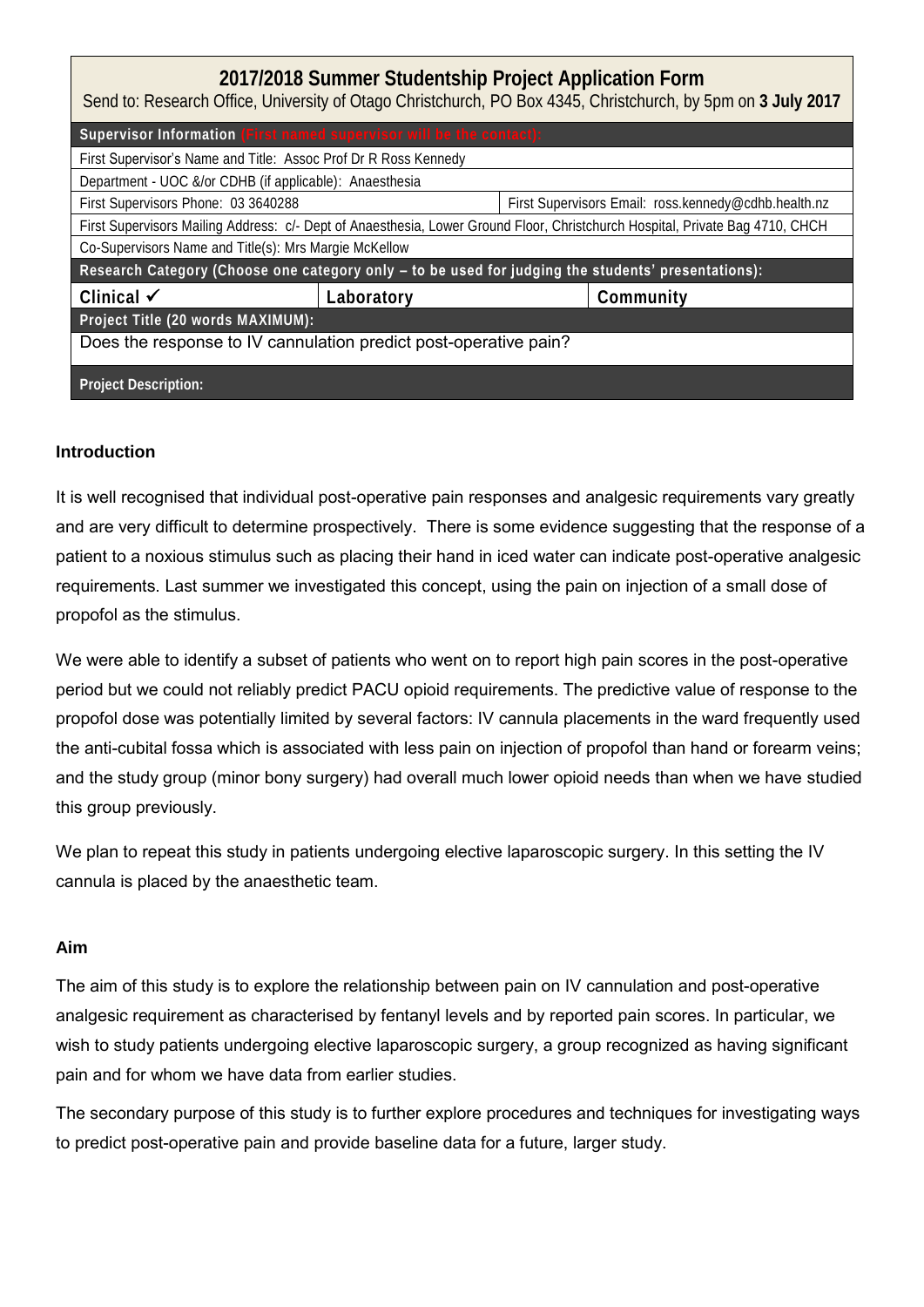### **Possible impact**

Pain post-operatively is a major problem. It causes suffering and, if inadequately treated, leads to chronic pain. However, pain and analgesic requirements vary considerably between patients and are very difficult to predict. The ability to prospectively define patients with high analgesic requirements would allow better pre-emptive pain management. Approaches to better individual pain management could include additional intra-operative analgesia, making PACU staff aware of increased requirements, and discussion with the patient about possible analgesic modalities.

## **Methods**

*Subjects*: 40-60 patients 18 years or over undergoing elective laparoscopic surgery where the anaesthetist plans to use fentanyl, alfentanil or remifentanil as opioids but not morphine. Other aspects of anaesthesia and use of analgesic adjuncts such as NSAIDs, paracetamol, and dexamethasone at the discretion of the primary anaesthetist. Written informed consent will be obtained from the patients.

*Study procedure:* Subjects will be asked to use a 10cm visual analogue scale (VAS) to rate the pain of both IV cannulation and injection of 30mg (3 ml) of propofol, a routine anaesthetic drug. Various aspects of anaesthesia, including all drugs administered in theatre and PACU, will be recorded. The effect-site levels of opioids will be calculated by entering dose and time information into a spreadsheet.

*Analysis:* The primary analysis will compare the PACU opioid levels and need for supplemental analgesics in those with a VAS "response" of >20mm to the propofol bolus or IV cannulation, with those where the VAS is <20mm. The primary hypothesis is that those with VAS >20mm will have higher opioid levels/requirements than the < 20mm group. We will also explore the relationship between the preoperative VAS, and pain scores in the recovery period.

Our Summer Student will be responsible for consenting the patient, administering the VAS scores, collecting the required drug information in both theatre and PACU, and helping analyse the results.